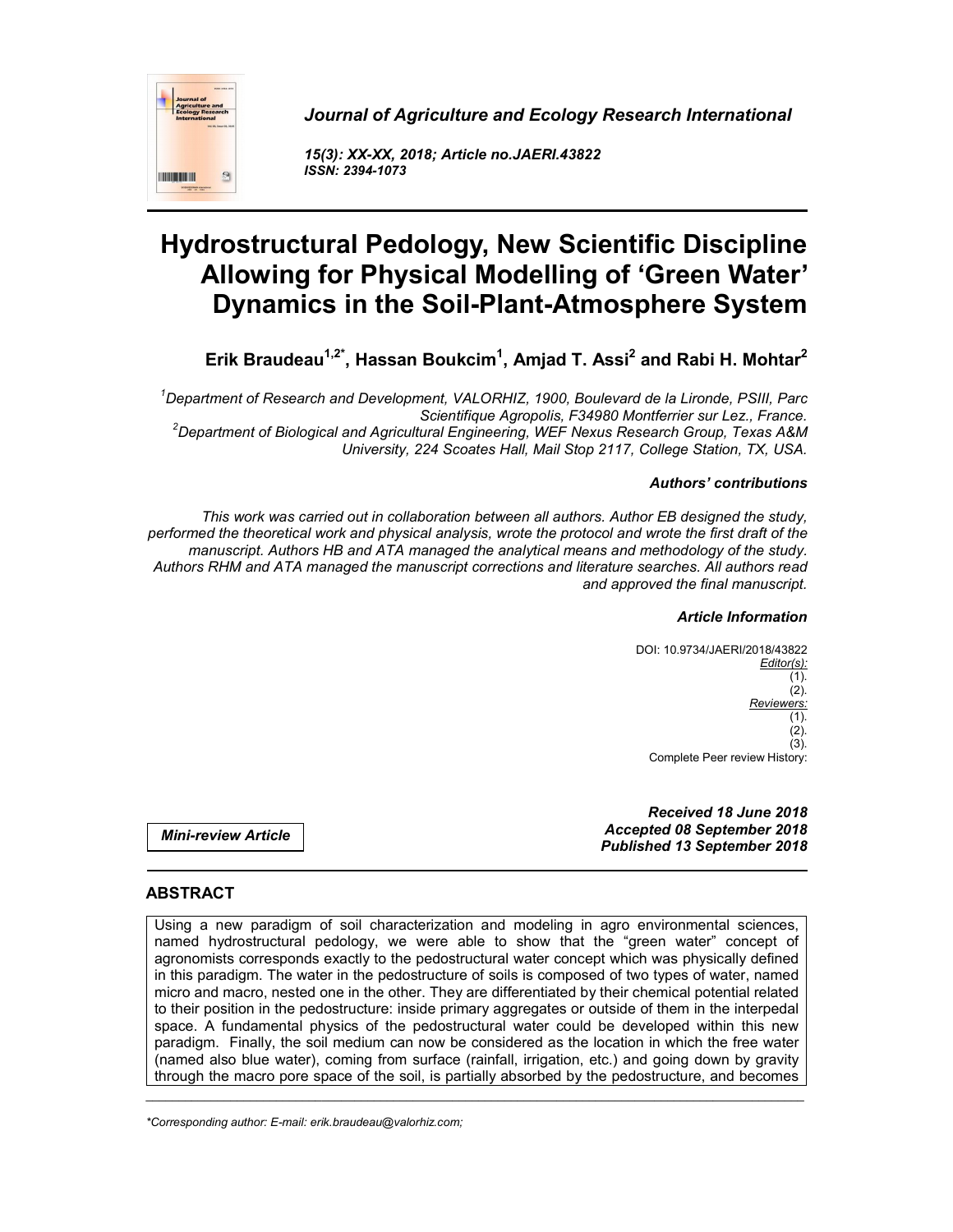then the 'green water' of the soil. Soil green water is, in fact, the soil water reserve available to plant roots and subsequently transpired by the plants into the canopy. The soil-water model Kamel® , built according to this new paradigm, is the only model able to physically simulate the opposite dynamic cycles of these two kinds of water (blue and green) within the soil-plantatmosphere system, their exchanges and equilibrium states according to time, at each depth of the pedon. Important implications about strategy of soil-water characterization, mapping and modeling are given for sustainable development and management of agricultural zones.

*Keywords: Systemic approach of soil organizations; systemic soil water modeling; soil hydrostructural characterization; soil pedostructure; pedostructural water; soil green water; hydrostructural pedology laboratory; soil hydrostructural properties.*

#### **1. INTRODUCTION**

Recently [1], the International Soil Reference and Information Center (ISRIC) defines three kinds of water: "From the perspective of crop production, rainwater may be split into green, blue and white components:

- *Green Water* is the water infiltrating into the soil, taken up by roots, used in photosynthesis and transpired by the crop;
- *White Water* is intercepted and directly evaporated by the crop canopy and the ground surface;
- *Blue Water* is made up from run-off to rivers and deep percolation to aquifers that finds its way to rivers indirectly."

The green water and blue water concepts were presented in 2006 by Falkenmark and Rockström [2] as a new paradigm for water resources planning and management.

The green water in eco- or agro-systems can certainly be compared to the blood in animals: an operative component of the system. The blue water, on the other hand, is free water flowing by gravity through the macro-porosity of the soil and without interaction to the passage other than that of being partially absorbed by the clayey plasma within the soil structure. However, although these concepts have been well known and used in agronomy for some fifteen years, no one has yet provided the material and conceptual means to measure and model the dynamics of these two components of water in the soil. Actually, a major issue in the existing soil-water modeling is the lack of having a quantitative modeling approach that considers the natural hierarchical organization of the soil medium (i.e. soil structure). Thus, these soil water models are not able to 1) differentiate the different kinds of water present and acting in the soil medium organization; (2) provide the representative

parameters that characterize the soil structure and its hydraulic functioning (i.e. have hydrostructural "physical" parameters instead of empirical parameters that have no physical meaning); and they have not the ability (3) of coupling the biological and geochemical processes in soils with the hydrostructural behavior of the soil medium (i.e. quantitative understanding of the impact of agroenvironmental practices on the soil behavior); and (4) of coupling and integrating results from the local scale of processes in the soil medium (primary peds and pedostructure) to the upper hierarchical scales in the natural environment system (field, soil mapping unit).

Face to this challenge, Braudeau and Mohtar [3] claimed that distinguishing different kinds of water within the soil matrix organization is impossible without a change in soil water physics paradigm that recognizes this matrix organization and its structure [3]. They proposed a new approach of the soil water physics wherein the REV concept of the soil medium is replaced by the *SREV concept* (Structural Representative Elementary Volume) that, contrary to the REV, take the soil structure and its hierarchical organization into consideration. A new paradigm of the soil description and modeling, named hydrostructural pedology [4,5,6], emerged from this approach, and the question to be asked now is whether the green water and blue water of the soil can be identified and quantified and whether their respective dynamics within the soil-plantatmosphere system (called also 'critical zone') can also be modeled.

# **2. THEORY**

## **2.1 The Hydrostructural Pedology Paradigm**

The new paradigm proceeds from the application of the systemic approach to soil science [7]; it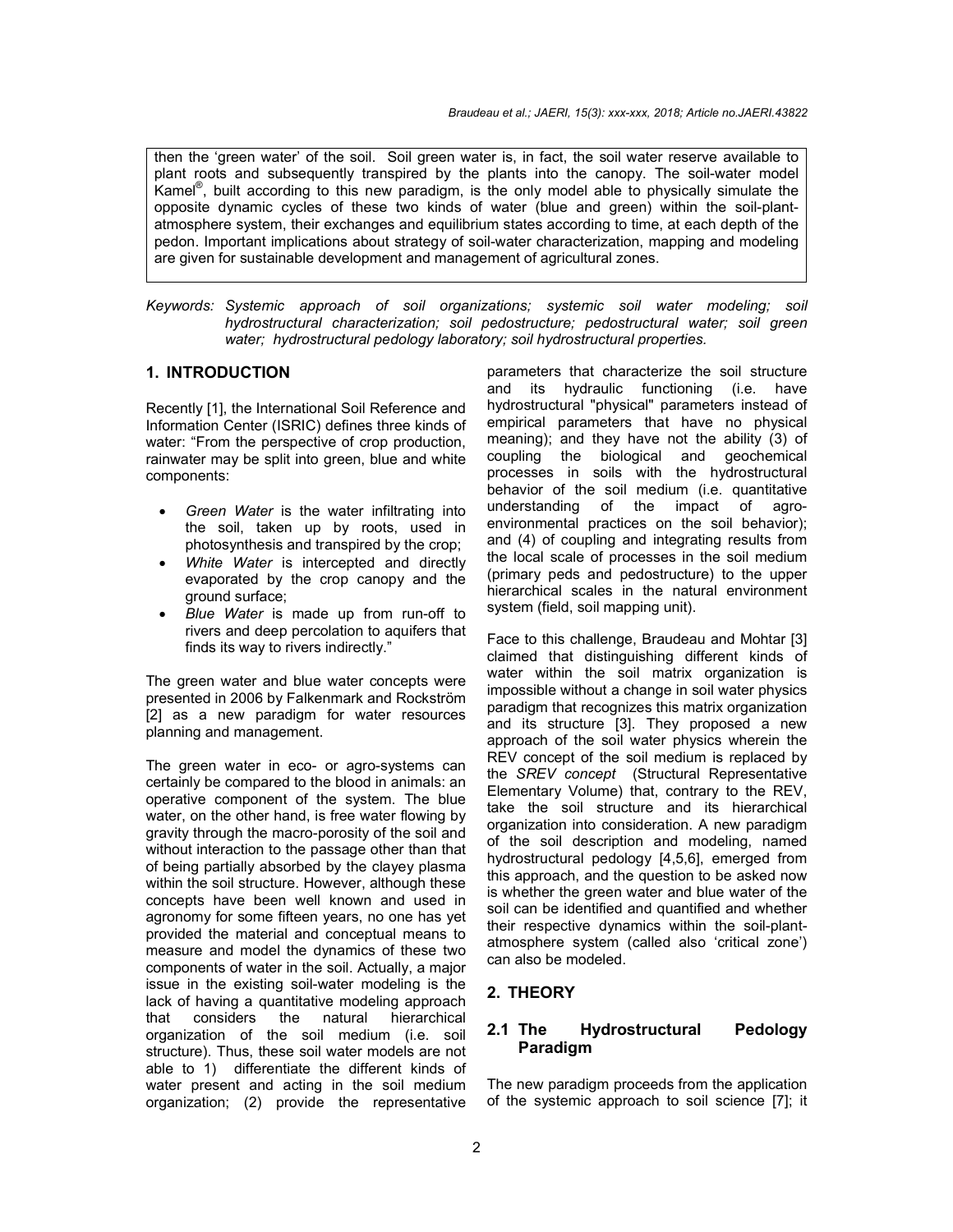addresses not only the organization of soils in the landscape (soil mapping) but also, innovatively, the hierarchical internal organization of the "soil medium". The important first results were the establishment of the basic concepts of the new discipline, like pedostructure, primary peds, primary soil mapping unit (Fig. 1), and the concept of SREV coming from application of the systemic approach to soil organization. At the same time, a new set of descriptive variables was established to quantify the hierarchical organization of the soil, as depicted in Fig. 1, including the three nested levels of organization of the pedon.

The SREV variables are said "systemic" because they are defined according to the systemic approach, as opposed to "non-systemic" variables currently used in soil physics and defined according to the concept of REV. Thus, the new systemic paradigm imposes the exclusive use of this set of variables in all equations of the hydrostructural soil functioning, and these equations are valid for all types of soil [8].

#### **2.2 The 4 Hydrostructural Functions of the Pedostructure**

The pedostructure, then, is like the motor element of the soil. The only cause of swelling and shrinkage of the soil horizon is the pedostructure volume change according to the pedostructural water content. Thus, characterizing the hydro-structural behaviour of a soil horizon in the laboratory is to characterize the hydrostructural properties of its pedostructure, whatever the percentage of volume occupied by the latter on the horizon.

The use of the new hydro structural pedology paradigm allowed discovering the exact equations of state of the pedostructure that characterize the thermodynamic and hydrostructural equilibrium between the two types of pedostructural water (*Wmi* and *Wma*, internal and external to primary peds in the pedostructure) [9]. This, in turn, led to the establishment of theoretical equations of the four pedostructural characteristic curves that fully represent the hydrostructural properties of soils [9,10] and [11]; these are:

- The soil water retention curve,  $h = f(W_{ns})$ : the tension of the soil water expressed in suction pressure (hPa), function of the pedostructural water content  $(W_{ns})$  (in kg water/kg soil structure) [9,10].
- *The pedostructural shrinkage curve,*   $\overline{V} = f(W_{ps})$ : Pedostructure specific volume  $(dm<sup>3</sup>/kg)$  as function of the pedostructural water content [9].
- The pedostructural hydric conductivity curve,  $k_{ps} = f(W_{ps})$  (dm/s) as function of the pedostructural water content [11].
- The pedostructural swelling curve,  $\bar{V} =$  $f(t)$ , which is the swelling with time of the pedostructure by absorbing free water [11].

These four curves are dependent on the thermodynamic interaction between the water molecules and the surface charges of soil particles, both organic and mineral, constituting



**Fig. 1. External and internal hydro-functional scale levels of the soil organization**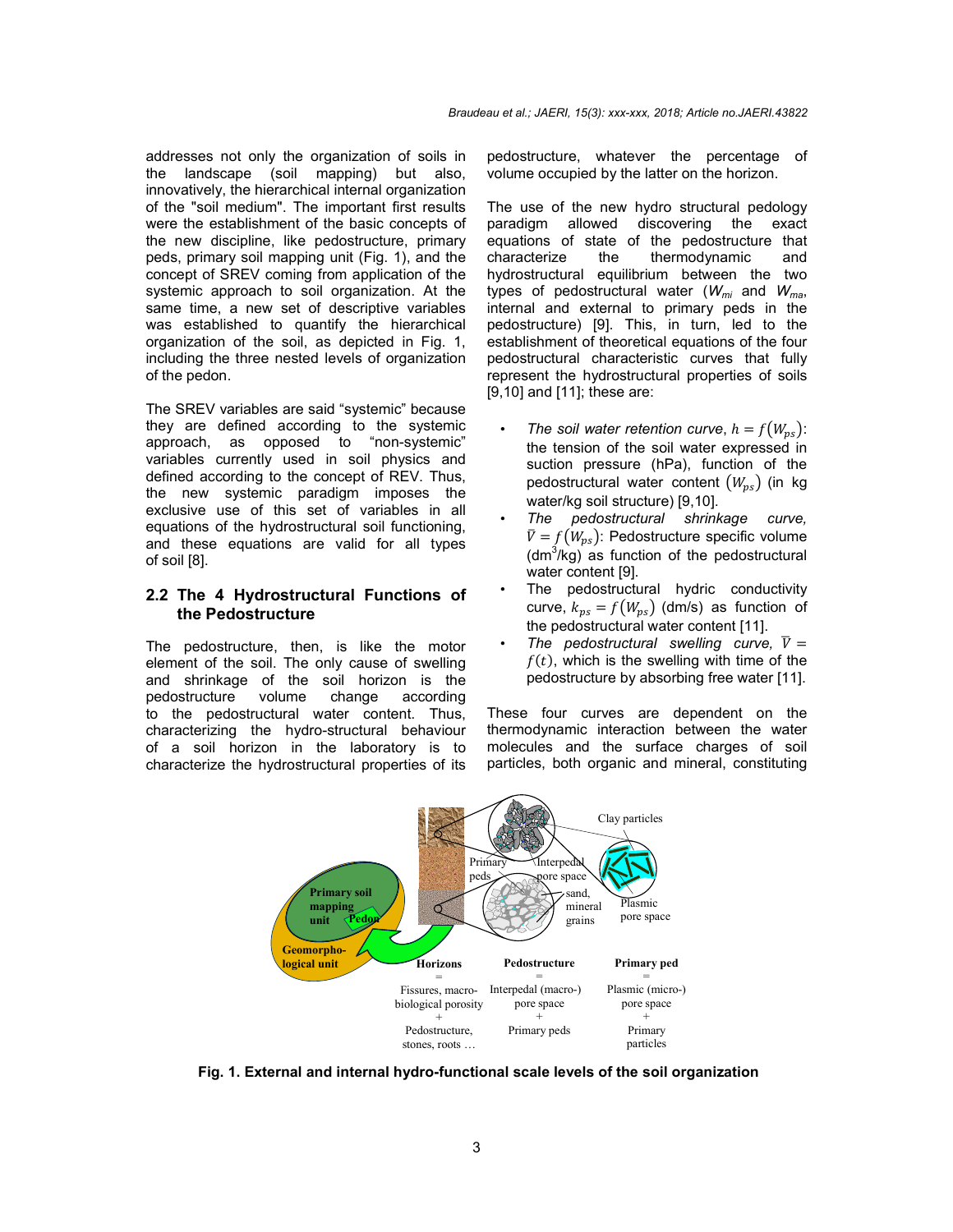the non-rigid structure of the soil medium. The new apparatus, named TypoSoil® [12], which measures accurately and simultaneously in<br>laboratory the two first hydrostructural laboratory the two first hydrostructural characteristic curves of the pedostructure, namely, the shrinkage curve and the water retention curve, allowed us validating the theoretical equations of these curves [13,9,10]. It was recently put available on the market (2014). The corresponding pedostructural parameters, characteristics of both curves, are then accurately determined by fitting the measured curves with their physical equation [14]. Regarding the other two curves, hydric conductivity and swelling curves, the specific equipment required for their measurement exists, but the characteristic parameters of these curves cannot be determined without a preliminary determination of the hydrostructural parameters of the sample, using TypoSoil<sup>®</sup>. the non-rigid structure of the soil medium. The<br>new apparatus, named TypoSoil® [12], which<br>measures accurately and simultaneously in<br>laboratory the two first hydrostructural<br>characteristic curves of the pedostructure,<br>name i-rigid structure of the soil medium. The 2.3 **A Specific Laboratory at the** specific surver of the Solimb (112), which the New Discipline<br>es accurately and simultaneously in of the New Discipline<br>or the two first hydrostr

These 4 hydrostructural functions of the pedostructure are taken in charge by the soilwater model Kamel<sup>®</sup> [15,11] which uses their theoretical equations for modeling the soil-water dynamics within the internal organization of a pedon (Representative Elementary Volume of a soil profile in a Soil Mapping Unit). Other information about the horizons of the pedon is of course needed, including the percentage of pedostructure in each horizon, the thickness of each horizon, the percentage of other organizational volumes such as macropores, roots, stones, and so forth [11].

## **of the New Discipline** 2.3 A Specific Laboratory at the Hearth

Hydrostructural Pedology involves the "mechanistic" articulation between three scientific fields of investigation: the field, the laboratory and the geo-referenced hydro-functional soil mapping units. The latter being the base layer of the NEO-GIS (Natural Environment Organization-GIS), a modeling platform containing all georeferenced information for interdisciplinary studies of the soil atmosphere system. articulation between three scientific<br>stigation: the field, the laboratory<br>o-referenced hydro-functional soil<br>its. The latter being the base<br>NEO-GIS (Natural Environment<br>GIS), a modeling platform<br>Il georeferenced informati

A hydrostructural pedology laboratory, specific equipment including Typo required (Fig. 2) to determine the pedo-structural characteristics of each soil horizon, to organize the data in relation to field operations (soil sampling, mapping, experiments) and with the georeferenced hydro-functional soil mapping units [14]. with its TypoSoil<sup>®</sup>, is then soil horizon, to organize<br>to field operations (soil<br>xperiments) and with the<br>functional soil mapping<br> $\gamma$  of measurement for the<br>res and the determination<br>re fully described. These

A precise methodology of measurement for the four characteristic curves and the determination of their parameters are fully described. parameters, named pedostructural parameters, parameters, named pedostructural parameters,<br>are the characteristics of a soil horizon required by Kamel<sup>®</sup> to model the hydrostructural functioning of a pedon at its different scales of functioning and at every depth in the soil. They constitute the basic information about the soil identity and its behavior that must be stored in soil data bases and soil GIS according to the ing of a pedon at its different scales of<br>ing and at every depth in the soil. They<br>te the basic information about the soil<br>and its behavior that must be stored in



**Fig. 2. The hydrostructural pedology laboratory (in blue) in relationship with the field (sampling) and the soil mapping (NEO hydrostructural pedology (NEO-GIS) for the soil plant atmosphere system modelling GIS) the**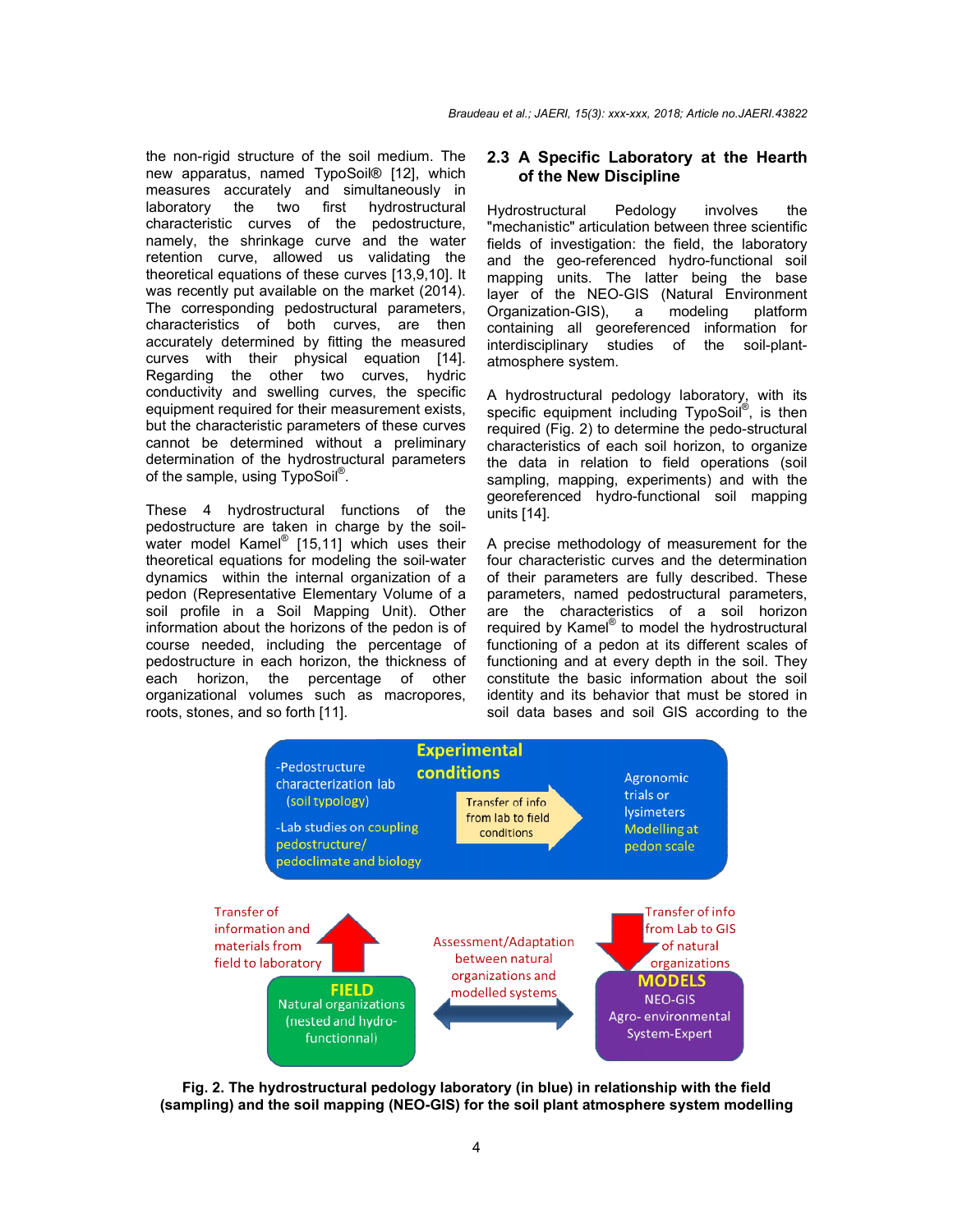hydrostructural pedology paradigm. A new method for studying the water holding properties of soils using their pedostructural parameters measured by TypoSoil, was recently proposed [16].

## **3. IMPLICATIONS IN AGRO-ENVIRONMENTAL SCIENCES**

#### **3.1 A New Discipline Taking Place beside Hydro-pedology and Hydrology**

In the new discipline, hydrostructural pedology represented in Fig. 3 [17], the soil is considered and modeled as an organized physical medium (Fig. 3a), made of solid particles, surrounded by water and surrounded by air, and always near its physical equilibrium state (thermodynamic and hydro-structural). Soil is the location of transformation of the *free water* (rainfall at soil surface, infiltrated in macropores, water table) into *green water*, which is the soil water retained by the *pedostructure*, taken up by roots (along with the *pedostructure* shrinkage), then used in photosynthesis and transpired by the crop (Fig. 3b). It is clear now that the *pedostructural water* is exactly the *green water* of agronomists. The green water content in soil is, in fact, the water content of the pedostructure,  $W_{ps}$ , at a local point in the soil. It constitutes the control variable governing the hydrostructural equilibrium state of the soil [18].

Modelling the green water is a great challenge until now for assessing the two cycles of blue (free) and green water in delimited areas in order to optimize the conversion of blue water into green water [19]. Green water is estimated according to the Soil Plant Atmosphere Continuum (SPAC) principle that identifies the green water as the evapotranspiration of plants [19] without, of course, any idea about the pedostructural water which is, as green water, a totally new concept [11]. Simulations of the water cycles in the SPAC are generally made using a soil water model like SVAT (Soil-Vegetation-Atmosphere-Transfer) that provides roughly the global soil water reserve with time. In fact, the model Kamel® , as it is based on the pedostructure and SREV concepts, is today the only soil-water model able to model distinctively the different kinds of soil water and their respective dynamics; and in particular, the pedostructural water (*Wps*, green water) in a SREL (fine soil layer Fig. 3a) at any depth of soil [11]. Thus, pedostructure and pedostructural water (green water) become, through hydrostructural pedology, the two essential objects of study and investigation, common to agro-eco-environmental sciences. This is because, in the systemic paradigm, a primary soil mapping unit is represented by its pedon (SREV of the soil unit) and the pedon, in turn, by its horizons as characterized by their pedostructure.

In Fig. 3, we can see the place occupied by the hydrostructural pedology beside the two wellknown disciplines of hydro-pedology and hydrology (Fig. 3c). The final product of these disciplines is the NEO-GIS (Natural Environmental Organization), provided they are working together according to the systemic approach and represent, locally the multi-scaled natural environment. This is a GIS of agroenvironmental data (NEO-GIS), of which its first basic layer is a hydro-functional soil mapping unit: that is a systemic geo-referenced information system of a soil map built according to the hydrostructural pedology methodology. Thus, Kamel® can use the NEO-GIS information to model both cycles of water (green and blue) in each soil mapping unit and then integrate the results over the entire mapped zone.

## **3.2 Two Kinds of Modeling the Water-soil Couple in the Natural and in the Societal Environment**

Fig. 4 presents a general and ideal picture of the activities of characterization and modeling in agro-environmental sciences for a sustainable development of a country that could exist in fact, if the new paradigm of hydrostructural pedology is accepted and put in practice [20]. It shows the two environmental modeling cycles, global and local, which are necessary for principle, to formulate all aspects of the nature-society relationships. On the right side of the figure, the cycles are illustrated: the assessment (inventory, mapping), hydro-functional characterization and hydro dynamics modeling (simulation of fluxes, processes, productions) of the soil-plantatmosphere organization. Data obtained in these operations are necessarily at the basis of any program of installation and/or optimal and sustainable management of agro- or ecosystems which are simulated on the left side of the modeling cycles, in which all societal constraints have to be taken into account.

However, the global modeling cycle (black line) corresponds to the current modeling approach of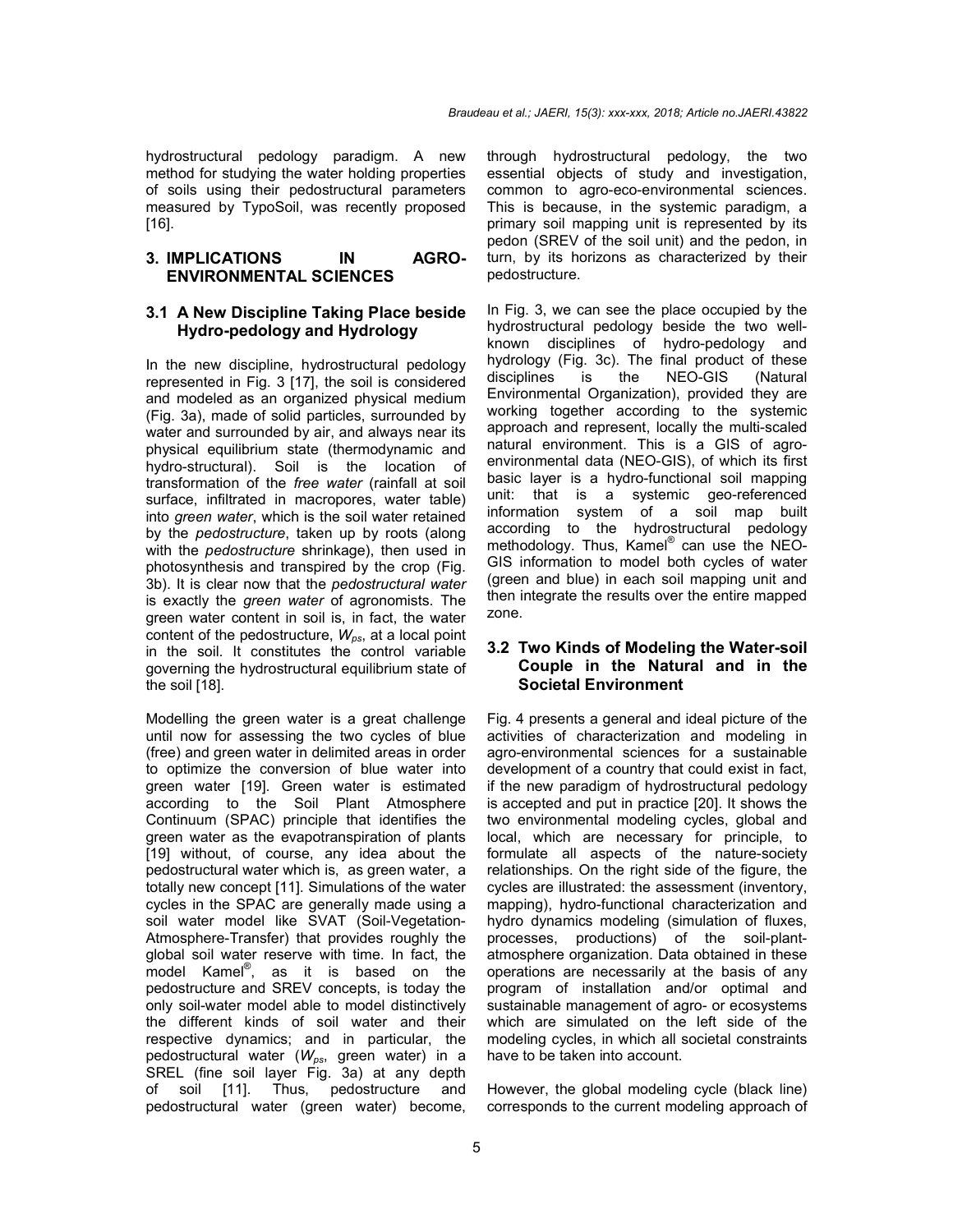the agro eco-environment (based on the REV concept) while the local modeling cycle (red twoway arrows) is not yet installed or put into practice. So the agro-environmental modelling today cannot be other than a global approximation of the reality at the soil surface, contrarily to the *local cycle* (red two-way arrows) which is a physical, systemic and mechanistic modelling according to hydrostructural pedology paradigm.







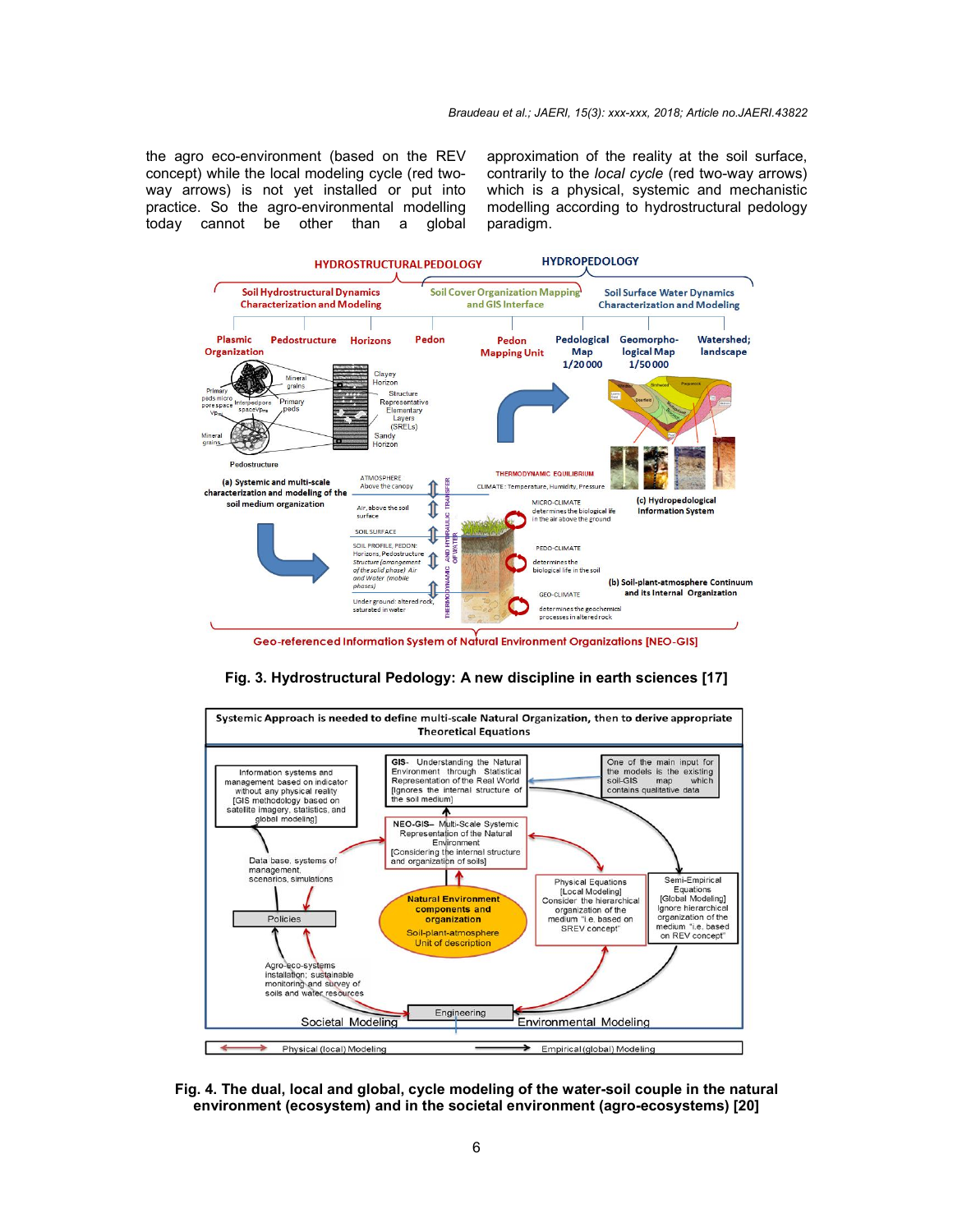#### **4. CONCLUSION: THE NEW GLOBAL CHALLENGE OF AGRO-ENVIRON-MENTAL SCIENCES**

In fact, according to Fig. 4, we can see that the two modeling cycles differ already from the beginning due to the representation of the internal organization of the natural environment which is fundamentally different in the two cases:

- One, represented by the red solid line, recognizes the hierarchical organization of the medium and can be named "local-scale modeling" because it takes reference to the soil structure;
- The other, represented by the black line, conceals any internal organization by using the concept of Representative Elementary Volume, and thus cannot be other than a "global scale modeling approach" where any reference to the structure of the medium is eliminated.

Therefore, only the red cycle (red two-way arrows), where relationships and transfers of scale are based on physical and systemic approach, makes it possible a return to the reality of the natural organization, and thus for a true estimation of the real evolution or changes of this natural organization (for example, ecosystems). This modeling cycle does not exist today, which is reflected in the awareness of the central role of soil, at all scales, in agricultural and environmental management issues [21], and especially the lack of method to take this into account.

So the great challenge today should be the installation of this physical modeling cycle for linking the two approaches, local and global. The NEO-GIS, specific product of the physical and systemic (red) cycle modelling, should be the support of information on which the global (statistical) modeling has to be based for a good estimation of the reality. This implies the development of the hydrostructural pedology paradigm around the world, to allow the universal development of the NEO-GIS for the optimal and sustainable management of soils and water in any agricultural or ecological zone or region.

## **COMPETING INTERESTS**

Authors have declared that no competing interests exist.

# **REFERENCES**

- 1. Ringersma J, Batjes N, Dent D. Green water: Definitions and data for assessment. Report 2003/3. ISRIC, World Soil Information. Available:https://www.isric.org/sites/default /files/isric\_report\_2003\_02\_.pdf
- 2. Falkenmark M, Rockström J. The new blue and green water paradigm: Breaking new ground for water resources planning and management. J. of Wat. Res. Plan. and Manag. 2006;132:129-32.
- 3. Braudeau E, Mohtar RH. Modeling the soil system: Bridging the gap between pedology and soil-water physics. Global Planetary Change Journal. 2009;67(1-2): 51-61.
- 4. Braudeau E. Modélisation systémique du couple eau-sol: la pédologie hydrostructurale. Res-Systemica. 2015;13: 1-95. French. ISSN: 1762-5890.

Available:http://www.res-

systemica.org/afscet/resSystemica/vol13/R esSystemica13-systeme-sol.pdf

- 5. Braudeau E, Assi AT, Mohtar RH, editors. Pédologie hydrostructurale. London : ISTE; 2016. French. ISBN: 978-1-78405-140-2.
- 6. Braudeau E, Assi AT, Mohtar RH, editors. Hydrostructural pedology. London: ISTE, Hoboken: Wiley; 2016. ISBN: 978-1-84821-994-6.
- 7. Braudeau E, Assi AT, Mohtar RH. The systemic approach applied to pedology. In: Hydrostructural Pedology. London: ISTE, Hoboken: Wiley; 2016. ISBN: 978-1-84821-994-6.
- 8. Braudeau E, Assi AT, Mohtar RH. The systemic physics of the organized soil environment defined on axis III. In: Hydrostructural Pedology. London: ISTE, Hoboken: Wiley; 2016. ISBN: 978-1-84821-994-6.
- 9. Braudeau E, Assi AT, Boukcim H, Mohtar RH. Thermodynamic formulation of the pedostructure water retention and pedostructure shrinkage curves. Front. Environ. Sci. 2014;2(4). Available:https://doi.org/10.3389/fenvs.201 4.00004
- 10. Braudeau E, Hovhannissian G, Assi AT, Mohtar RH. Soil water thermodynamic to unify water retention curve by pressure